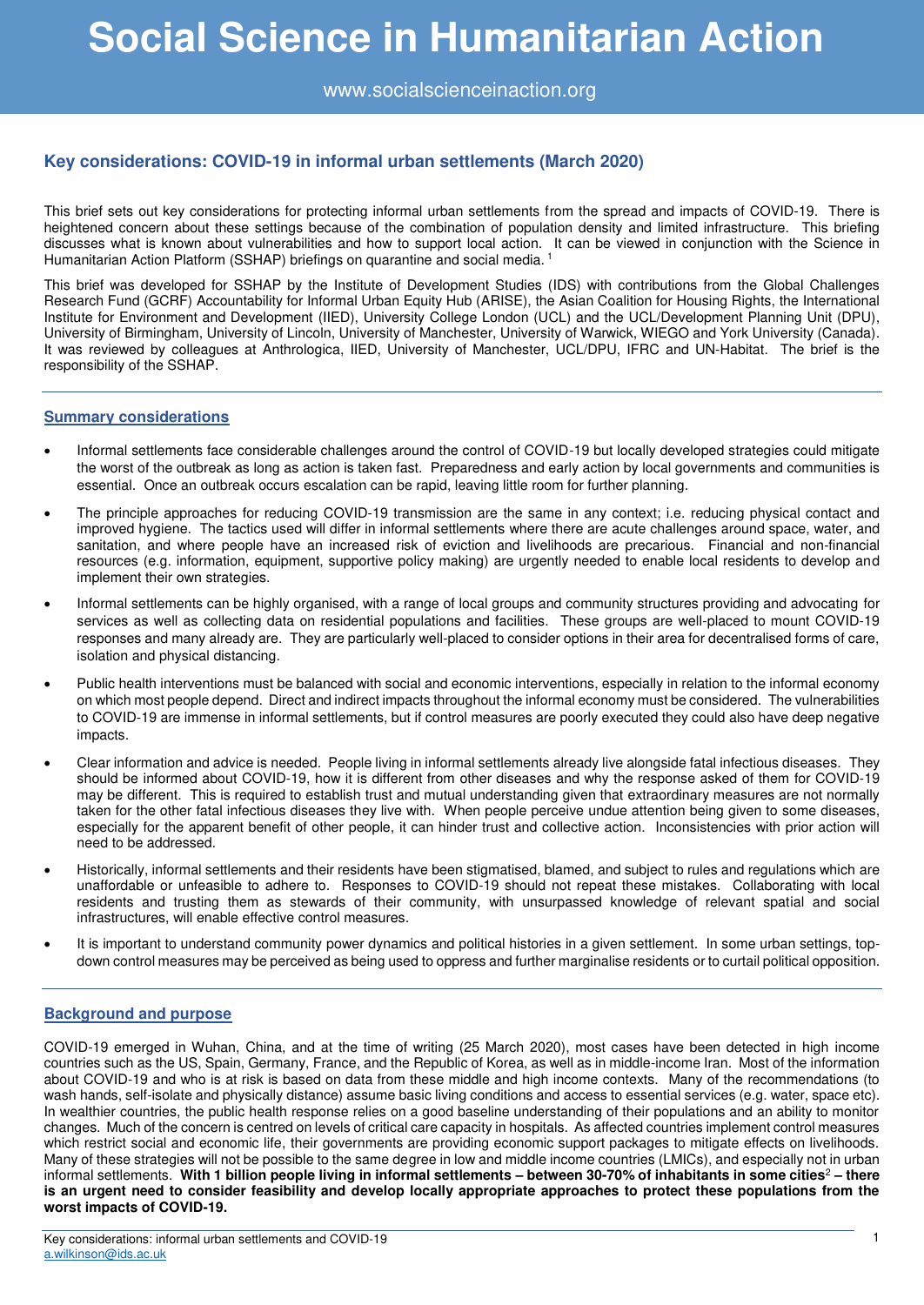This briefing highlights the major challenges and considerations for addressing COVID-19 in informal settlements. Some are obvious: population density and inadequate access to water and sanitation makes advice social distancing and washing hands implausible. But there are less obvious challenges to do with the social, political, and economic contexts which will influence vulnerability and possibilities for action in each context.

A defining challenge of informal settlements and slums is the lack of data about them prior to, and during, emergencies. Due to their illegal or informal status there is often no reliable data about the number of people who live there or their health. The environment for policy making is therefore doubly uncertain: both the new disease and the context are poorly understood. This makes it difficult to prepare and could lead to inappropriate responses which are ineffective or could worsen the situation (e.g., as did initial attempts to quarantine regions and cities in West Africa during the 2014-2016 Ebola outbreak).<sup>3</sup> Currently many LMIC governments are applying restrictive control measures but these may not be sustainable and could cause serious additional harms if the socio-economic circumstances of the urban poor are not addressed.

It is imperative that action is taken now, before widespread transmission in LMIC cities takes hold. The organisational challenge of epidemic control is always intensive and dependent on meaningful local involvement. Community engagement is usually done painstakingly and in person. **The major challenge is how to do things fast and at scale while also ensuring control measures are contextually appropriate.** 

Data shows that urban growth in the last decades is increasingly unplanned, with slums and informal settlements concentrating most of the urban poverty. Cities are often acutely segregated down wealth and social lines (including colonial and racial). Externally applied images of 'slums' depict them as chaotic, dirty and disease ridden, and as a social, environmental and developmental threat to the rest of the city. Such views have informed attempts to deny residents tenure, and to threaten and carry out evictions. These histories may also shape control measures and the reactions of residents to them (especially if enforced onto settlements from outside). In each context, there will be specific local circumstances at play (e.g., security anxieties, experiences of civil unrest and war, national and municipal styles of governance, ethnic and party political tension etc.) Together, these will influence the extent to which people living in informal settlements perceive control measures to be for their benefit or for the benefit of others. Where residents of informal settlements are used to having their lives and livelihoods curtailed in the 'public interest' there may be serious mistrust in government messaging and acute tensions about the ethics and impacts of control measures.

# **Vulnerability: what is known and what is not known**

There are major concerns about the potential burden of COVID-19 in LMICs.<sup>4</sup> These can be categorised as 1) epidemiological vulnerability (e.g., fatality rates based on underlying conditions and age); 2) transmission vulnerability (e.g., social mixing and hygiene infrastructure); 3) health system vulnerability (e.g., availability of intensive care); and 4) vulnerability to control measures, including social protection failures. These are related and influence each other. Assessing acute and chronic vulnerability in LMICs is challenging due to the lack of data on informal settlements and the newness of the disease. The following outlines various forms of vulnerability and groups who may be more severely affected. **Many of these are based on a-priori understandings of risk, but a key aspect of vulnerability is that it is often not clear who is vulnerable until problems occur or support systems fail**. Thus, these suggestions must be complemented by local assessments of vulnerability.<sup>5</sup>

### **Epidemiological vulnerability to COVID-19**

According to the emerging evidence from East Asia and Europe, the most vulnerable to severe disease and death are people over 70 years of age and those with cardiovascular disease, diabetes, chronic respiratory disease, hypertension or cancer. There is no evidence of difference in infection rates, but men appear to be almost twice as likely to die as women.

**Age:** Although the population of LMICs are young when compared to high income countries, in absolute terms LMICs account for 69% of the global population over 60 which represents a significant overall vulnerability.<sup>6</sup> Moreover, although there has been speculation that severe disease and death will be lower in LMICs due to the smaller proportion of their populations being over 80,<sup>7</sup> it is not clear if this will be the case. Cases in some LMIC countries (e.g. Indonesia) appear to follow different distributions of age-related mortality, with younger deaths. There is a perception that cities have younger populations than rural areas (e.g., with working age people migrating to cities in search of work, and older people returning to villages in later life), however age distributions between urban and rural populations in LMICs are similar.<sup>8</sup> Each city will have different age distributions but it would be unwise to discount the age-related risks in LMIC cities.

**Gender:** There is no clear explanation for the observed higher fatality rates among men from COVID-19. It has been tentatively linked to gendered lifestyle-related conditions, e.g., smoking which may also be a factor in informal settlements.

Comorbidities: Levels of hypertension, cardiovascular disease, diabetes, and cancer are poorly documented in informal settlements<sup>9</sup>, though they are increasingly high in LMICs and sometimes higher than HICs.<sup>10</sup> Good evidence of disease burdens in informal settlements is limited by the residents' reliance on private often informal providers of drugs and services which mean their health conditions are not counted. Qualitative research in Sierra Leone revealed significant levels of chronic conditions which are treated informally and often not diagnosed.<sup>11</sup> Respiratory disease is a major concern with indoor and outdoor air pollution (e.g., traffic, cook stoves), poor housing quality, occupational exposures, and waste burning all linked to increased risk of respiratory disease in informal settlements.<sup>12</sup> A reliance on pre-cooked, often fried, street food in many settlements result in food environments which encourage non-communicable diseases such as diabetes and heart disease.<sup>13</sup> It i**s plausible that there are many relevant chronic conditions, often undetected and poorly managed in communities, which would put large numbers of people at risk.** In addition to the high-risk co-morbidities identified so far, there may be other diseases which lead to worse outcomes, and which are disproportionately prevalent in LMICs and informal settlements. Major concerns have been raised around  $H/V^{14}$ , TB, and malnutrition.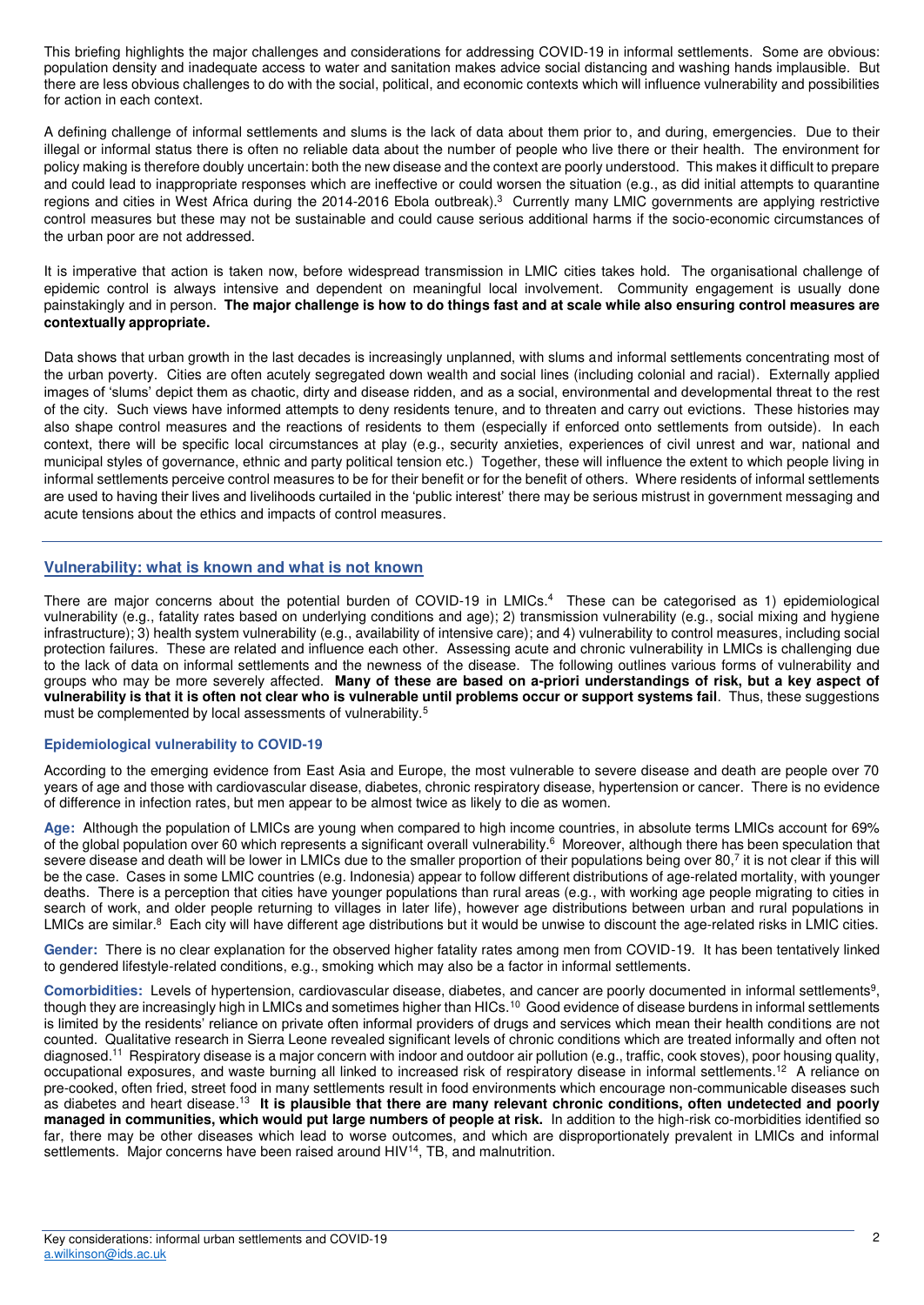### **Transmission vulnerability**

This encompasses social mixing, housing and infrastructure where conditions could foster increased transmission; however there is a paucity of evidence on social and environmental transmission dynamics.

**Density:** Given the population and housing density of many settlements there more opportunities for social mixing and more limited options for physical/social distancing. A modelling study of influenza in Delhi estimated contact rates based on density in slums and found that slum conditions were associated with larger and sharper epidemic peaks.<sup>15</sup> However, not all housing in informal settlements is dense. There are differences between peri-urban which tends to be lower density and inner city settlements (both formal and semiformal) which tend to be denser.

**Household and social structures:** Disease transmission often occurs within households, but 'households' in informal settlements can be flexible with people moving between houses, sharing food or sleeping space. Control strategies and responses based on assumptions about household units may fail. Children are often cared for by grandparents or older family members and this poses an elevated risk for transmission.

**Mobility:** Mobility within and between cities is frequent and shared. Residents in cities maintain strong ties with home regions, sending revenue home<sup>16</sup> and travelling between urban and rural settings frequently for work and social reasons, but also when sick and to return the deceased to their natal home.<sup>17</sup> This might mean that residents of informal settlements risk spreading COVID-19 to rural areas and creating urban-rural 'pulse dynamics' similar to those observed with Ebola. The reasons for mobility and the implications of urban-rural linkages must be considered in control strategies.

**Ventilation:** Unventilated and confined spaces are understood to be riskier for transmission due to the circulation of air. House type and ventilation will vary by settlement but should be taken into consideration when developing local plans to keep people safe.

**Water:** Access to water is inadequate in most informal settlements and residents usually do not have their own water supply. Instead water is bought from private providers at high cost<sup>18</sup> and this can prohibit generous use and handwashing. Water points are also shared which poses risks for spatial distancing (e.g., when queuing and collecting) and isolation (e.g., the need to leave the house to collect).

**Toilets:** As with water, toilets are usually outside people's homes and in shared facilities. It is not clear how long the virus survives outside of the body and on which surfaces, but shared toilets conceivably pose additional risks, particularly when excreta is not well managed. Lack of access to water and toilets in the household make strict self-isolation all but impossible.

**Sanitation:** Waste disposal is often inadequate, and waste in the street poses a number of biohazard risks, including potentially COVID-19. Equally waste collectors are at risk from contaminated waste.

### **Health system vulnerability**

While attention in the global North is on intensive care capacity, this can be severely limited in lower resource health systems. **Attention is needed to if and how people will access care, including when and by whom they are assessed as needing critical care**. Availability of formal health providers (e.g. government or NGO clinics) is low in most settlements, and numerous studies of health seeking behaviour identify cost and distance to be major barriers to good quality care.<sup>19</sup> There are a wide variety of informal, unregulated and private providers including private pharmacists, petty drug sellers, community health workers, travelling healthcare workers and those who live in the community and provide care. Although use of non-western medicine and providers can be frequent, it is often for particular kinds of diseases (e.g., distinguished by severity, suddenness or other locally relevant indicators) and not for generic symptoms such as fever and cough. For such common symptoms, self-medication is popular and is mostly obtained from private providers, with care only sought at larger clinics or hospitals when severity increases (and if the direct and indirect costs of getting to hospital allows).<sup>20</sup> Barriers to access and aversion to hospital care in informal settlements must be considered and imply sick people may remain in their community for some time where they would need advice on self-isolation. Private providers may be key to detecting spread, but also to facilitating spread and should be engaged in response. **These patterns of health seeking behaviour make it more likely that cases will, or are, going undetected and additional efforts should be made to identify cases in the community.** 

On an individual level, when a person falls sick their response is dependent on competing priorities, especially the need to make a living. People describe not being able to afford to be sick, working through illness so as not to lose earnings, and using medicines as a 'quick fix'.<sup>21,22</sup> The early symptoms of COVID-19 are difficult to distinguish from other common illnesses, and may be unlikely to trigger new practices. Given the mild onset of COVID-19, infected **people may follow established norms that prioritise work and daily survival, and may include visiting multiple informal providers to buy treatments.** 

Qualitative research shows that health seeking in the case of severe disease can be quite haphazard, with people negotiating many different providers and taking recommendations from friends and family (as well as relying on their assistance to access different forms of care).<sup>23</sup> It is not clear to what extent people go to hospitals even when symptoms are severe, especially in contexts where hospitals are perceived to offer inadequate or inappropriate care or where money is a prohibitive factor. People frequently report being treated rudely or poorly at formal government clinics. Doctors in India, for example, have admitted that rationing and denial of care is already a formative part of the heath care experience in LMICs.<sup>24</sup> Current messaging that there is no cure for COVID-19 may also deter severe cases from presenting at hospital. Response planners need to consider how to identify severe cases in the community and not to assume they will come to hospital. They also need to consider how to manage people's journeys to critical care facilities, if available.

#### **Vulnerability to control measures**

Lessons from numerous disease outbreaks, including Ebola in West Africa, show disease control measures can result in harm beyond the direct health threats. Failing to address these concerns can cause control measures to backfire. In many cases the most severe shocks will be from control measures, not the disease. Control measures considered here are those being widely implemented in the context of COVID-19 e.g., quarantine, lock downs, self-isolation, advise on 'working from home', travel bans, and the closure of schools, markets, churches, mass gatherings, food outlets and social spaces.

**Impacts on livelihoods**: A clear and immediate impact is on livelihoods. In most informal settlements people live hand-to-mouth with very limited savings or capacity to save. Whatever the sector, or whether it is formal or informal, anything which interferes with travelling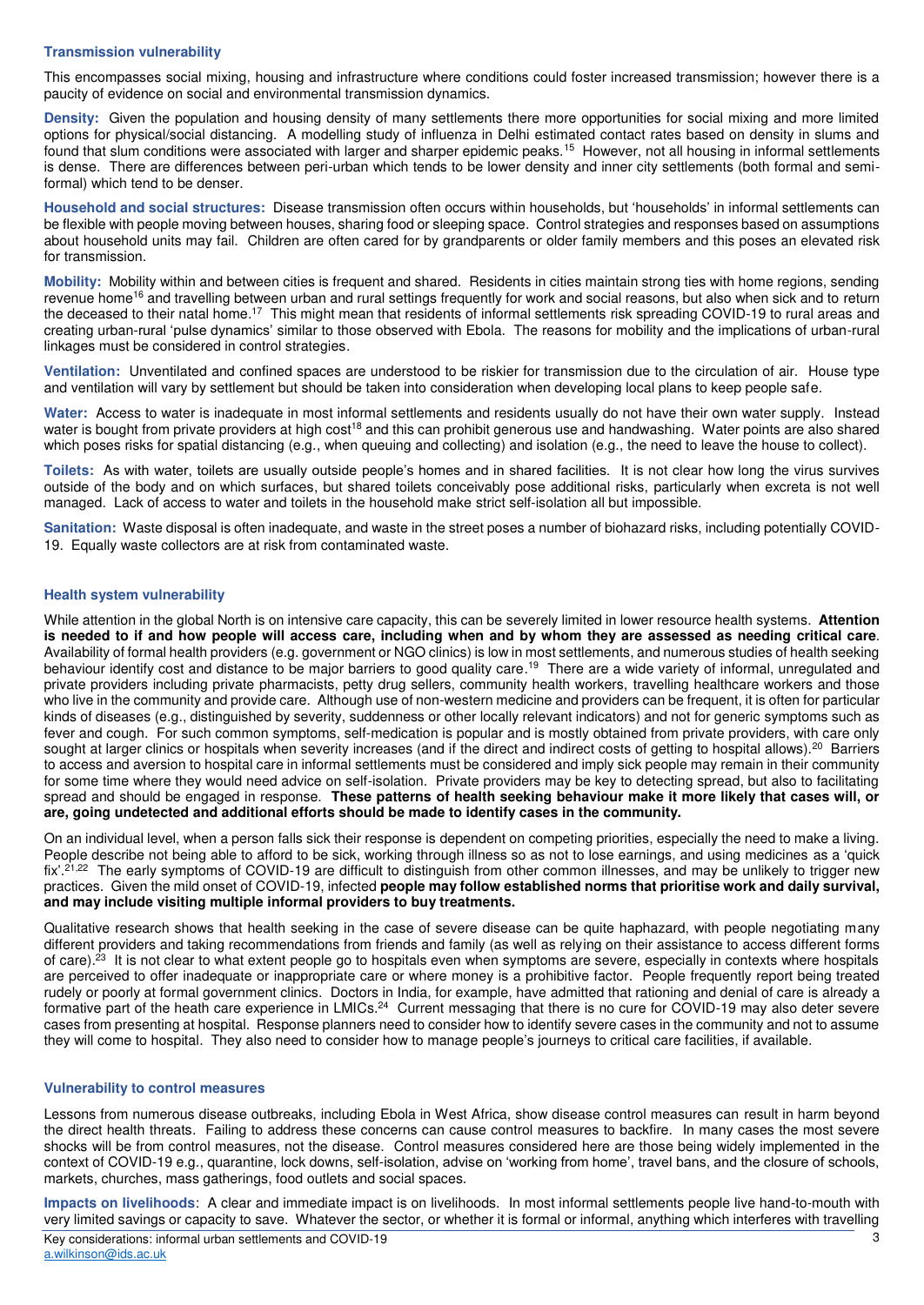for work, demand for work, salaries or employment status will have disastrous impacts. Loss of income has further effects in the absence of any safety nets, in that people may be less able to purchase vital water and sanitation or return to their areas of origin. Serious thought should be given to how to avoid curtailing people's livelihoods, or compensating them if this becomes necessary. This must include people working in the informal sector, which can be the majority of residents living in informal settlements. Assessments should be made of how those who have lost livelihoods could be re-deployed (and paid) to response efforts.

**Impacts on mobility:** Enforcing travel restrictions suddenly can lead to populations fleeing (as in northern Italy) or travelling under the radar (e.g., as during the 2018-2020 Ebola outbreak in DRC) due to fear, loss of livelihoods and ongoing needs to travel (e.g., care for family members, funerals). This can accelerate the spread of the virus and requires careful management. Restrictions on mobility may be important but are difficult to manage comprehensively and have historically proved ineffective unless mobility needs (e.g., livelihoods) are considered and addressed.<sup>25</sup> During Ebola in West Africa, rural populations set up their own village or chiefdom task-forces which controlled movement into their locales. It will be important to advise and support rural populations to control in-movement to complement advice and restrictions on urban populations not to move. Urban transport hubs and travel modes for the urban poor require specific focus.

**Access to food**: In poor settlements, households have no capacity to store food for several days and source most of their food from informal markets and street food vendors. If movement is restricted, people's ability to access food will be severely reduced. Furthermore, if markets or food vendors are closed, this will mean people are not able to buy food they need.

### **Systemic vulnerabilities**

Risks in informal settlements are multidimensional including overlapping health issues (e.g., both chronic and acute including TB, dengue, cholera etc.); social (violence, persecution, criminalisation, intimidation); natural (e.g., floods, rain, heat); and technological and infrastructural (e.g., accidents, fires, building collapse).<sup>26</sup> COVID-19 will be experienced alongside these risks, interact with them, and potentially diminish resilience to them. Impacts will intersect with people's identities and social roles, including:

- **Care networks:** Older people may provide important care to extended family (e.g., grandchildren and orphans). If they are unable to fulfil these role, both in the short and long term, it may contribute to vulnerability among those they care for, or restrict other's capacity (e.g., parent's ability to work).
- **Disabilities:** People with disabilities rely on care from others. They are exposed to contracting the virus (as they are less able to self-isolate) and to the threat of losing key relationships that allow them to perform basic day-to-day functions. People with mobility impairments may be more exposed to the environment around them. For example, wheelchair users may find it challenging to not touch surfaces and are constantly having to touch chair wheels for mobility purposes.
- **Displaced people:** An increasing number of displaced people live in informal settlements rather than camps. These populations may be less well connected to local support structures and evidence suggests that they face significant challenges accessing services and information.
- **Gendered Impacts:** Gendered impacts are beginning to be identified and are relevant in informal settlements. These include: the potential for increased caring burdens for women and girls; uneven impacts on men and women's earning potentials (e.g., for migrant workers); the higher proportion of female health workers in many contexts put them at increased exposure risk; diversion of resources from gender protection programmes. There have also been reports of increased rates of gender-based violence under quarantine (e.g., in South Korea, China and the UK), and following patterns from previous outbreaks including Ebola.<sup>27</sup>
- **Safety and security: I**n some cases informal settlements have high levels of violence, including the prevalence of criminal networks. Social tensions, linked to strained socio-economic conditions, could be exacerbated at household and community levels. Both can have a major impacts on potential responses.
- **Mental health:** People with mental ill-health problems may have both short and long term trauma as a result of the pandemic and its control. People who have been under quarantine have been found to have long term mental health challenges.<sup>28</sup>
- **Evictions:** Tenancy is often insecure with threats of eviction from landlords and from the state. Crises have been used as opportunities to evict vulnerable or unwanted tenants/populations and there is a chance this will occur with COVID-19 unless protective measures are agreed.

**Breakdown or absence of social protection:** Impacts which impinge on people's protective capacity and networks will also produce vulnerabilities. For example, schools play a role in social protection**,** if they are closed then children who rely on them for meals may experience hunger and suffer detrimental nutritional effects, and it may increase household expenditure. After a year of school closure during the West African Ebola epidemic it was reported that teenage pregnancy rose although there does not seem to be clear data on this. There are other population groups who may already be without social protection. Ongoing research in Sierra Leone has identified isolated elderly populations in informal settlements who have no children or who are suffering abandonment.

**Stigma:** As with many infectious diseases, people or groups who have contracted COVID-19 or who become associated with it may suffer from stigma. Messages about 'social distancing' could exacerbate this. Stigma often follows existing forms of social marginalisation and can have serious impacts (e.g., being asked to leave accommodation, losing jobs) and long term consequences for integration and participation in social and economic life. This could occur within informal settlements but also to the settlement as a whole if the area and people within it become associated with disease spread.

### **Local action and how to support it**

Lessons from previous humanitarian and health crises<sup>29,30</sup> in informal urban settlements, as well as non-urban settings<sup>31</sup> highlight that locally led and adapted responses that take into account the diversity and complexity of urban settings are key to effectiveness and reducing harm. States of emergency and 'emergency thinking' can sometime preclude bottom-up approaches but ultimately they will depend on them. In China's unprecedented quarantine of Wuhan, neighbourhood-based groups were involved in ensuring movement control. <sup>32</sup> Community-led initiatives are spreading across the world. Partnerships with local authorities and support for local action will be essential. This section discusses approaches to local action, local data, partnerships and support.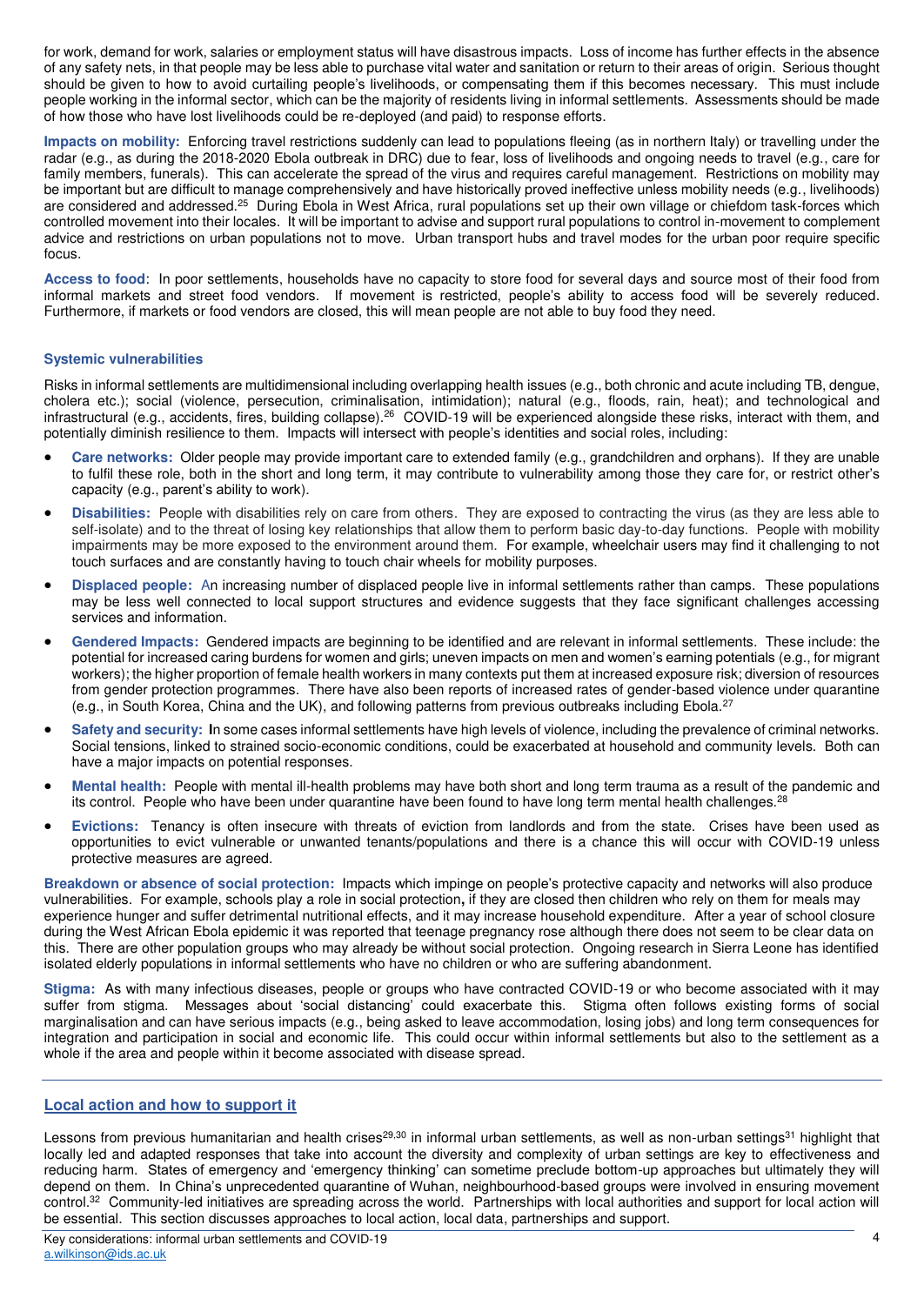**Local organisation:** There can be a high level of local organisation within informal settlements including for the provision of basic services (e.g., water maintenance and supply, sanitation and cleaning groups, security patrols and neighbourhood watch); social protection (e.g., savings groups, after school clubs or educational syndicates); livelihoods (e.g., unions and professional associations, particularly in informal sectors); spiritual needs (e.g., mosques, churches); and for socialising (e.g., social or sports clubs); health (e.g,. peer support groups, community health worker networks, community health management committees); disaster relief (e.g., disaster management teams and committees); advocacy (e.g., women's rights, LGBQT rights); and many more – often filling gaps in state provision or welfare, and participating in development processes. In addition, many settlements will also have traditional leadership structures that overlap with these groups. It is crucial that responses to COVID-19 are organised through these groups and leaders who know their settings best and have existing links to residents. Solidarity and crowdfunding groups and networks are also emerging in response to COVID-19.

**Adaptations for COVID-19**: While many of these groups are well versed in community-led development or disaster relief, including responding to previous outbreaks, adaptations for COVID-19 are required. The West African Ebola outbreak offers precedents for the power of urban organisation to address an acute infectious threat where neighbourhood task forces were formed, bylaws implemented movement restrictions, local groups carried out 'house to house' checks and surveillance, and in some cases home care. However, these are not appropriate wholesale for COVID-19 as they may facilitate spread. Community organisation processes which usually happen in-person and with the involvement of community elders may not be safe as they involve contact with high risk groups. The physical distancing imperative requires adaptation of established methods. Many communities have vibrant WhatsApp or Facebook groups (e.g., neighborhood based, identity or topic specific) which can be a channel for mobilisation. Already social media is being used to advocate for greater support for residents including for supplies of hand sanitizer (e.g., #sanitizersforslums on Twitter) and handwashing stations.<sup>33</sup> Radio is also an important tool for communication. Key will be to manage misinformation and rumors which foster confusion, distrust or panic. <sup>34</sup>

**Local strategies for isolation and physical distancing:** During Ebola in West Africa, quarantines were widespread, and to an extent social distancing. However this was on a much smaller scale than what may be needed for COVID-19 and even then it was an incredibly complex logistical feat (ensuring that quarantined homes had their health, food, and psychosocial and security needs adequately addressed to ensure they did not break quarantine). Attempts at settlement-wide quarantines caused violence and were ultimately abandoned as ineffective. Aside from the welfare concerns, each settlement will have physical characteristics that make population movement (within and externally) more or less feasible (e.g., number of entry points, physical barriers, road networks, housing density) and actions will need to be determined by local residents. There may be tough choices between strategies aiming for absolute containment or mitigation strategies. Although externally imposed restrictions are now common for COVID-19 across the world, they are likely to curtail survival in informal settlements more acutely and so run the risk of resistance and unrest unless developed with local participation, or allowing for local adaptation. Potential options, based on actions emerging in response to COVID-19 internationally and from previous epidemics, include:

- **Local taskforces/committees:** Comprised of local leaders and community representatives to determine strategies for home care, self-isolation, movement controls (within and outside the settlement), closure of high risk public spaces, support to vulnerable people and communication.
- **Spatial planning and support**: Develop local strategies and guidance for home isolation or group isolation of the sick or vulnerable (not in the same place). Local groups could develop simple signage systems for homes which are self-isolating and/or require support (e.g., help with collecting water, food etc.) that would reduce physical contact and ensure basic welfare. For sick or vulnerable groups, existing facilities could be re-purposed or temporary low-cost structures built (as with Ebola Community Care centres, holding centres etc.) to separate larger numbers of people safely and in line with food and security considerations.
- **Communication:** Good use of communication technology (e.g., radio and social media), will enable physical distancing. It must include opportunities for two-way dialogue, such as Q&A sessions with experts. Special efforts are required to communicate with vulnerable groups including the elderly and disabled who may be less well connected/online. Publicise (on TV, radio, social media, in print media, flyers) different communication channels and groups and give information on how to join them, seek advice or request help including for local groups, local government and humanitarian agencies and NGOs. Consider establishing focal points for case identification and reporting, social protection, general information etc.
- **Livelihoods and protection:** Specific guidance is needed for people who cannot stop working, and who provide essential services for the rest of the city (e.g. garbage collectors). Provide protective equipment for these groups. Local unions (formal and informal) could be influential here. Some professional associations and networks have already begun to re-direct their work to support the response to COVID-19 (e.g., garment factories sewing protective masks and equipment).
- **Spiritual adaptations:** Engage religious leaders to create alternatives to mass religious gatherings, and for the safe provision of spiritual assistance, to ensure religious needs are also cared for e.g. over radio or social media

**Response fatigue and empowerment:** As residents face continued emergencies, crises and shocks they may be fatigued by the need to be self-organising and resilient again. If they have not been adequately engaged by external agencies they may also be wary or government and humanitarian actors, especially of broken promises about benefits once the disaster is over. The response has to allow local groups a real sense of control, and if possible resources, otherwise it runs the risk of damaging existing relationships and demobilising or undermining local community structures. Areas in need of support include:

- **Extending basic services:** Local government, utilities and private companies should be encouraged to rapidly scale up affordable provision of water and safe sanitation in settlements. This is happening already in some places, for example in Kibera in Kenya<sup>35</sup>, Rwanda<sup>36</sup> and in Freetown with the provision of handwashing stations.
- **Financial resources:** Financial support may be required to help consolidate informal networks and for communities to self-organise, access resources and information during the outbreak. Cash transfer systems and the use of mobile money offer potential mechanisms to make resources directly available quickly and safely.
- **Social protection:** Interventions are needed which address informal livelihoods and protect low-paid insecure workers to both keep them in (safe) work and to fund hospitalisation when needed for vulnerable groups, child care support, and for food distribution.
- **Protective equipment:** Provide protective equipment such as masks and gloves to at risk workers including community health volunteers and garbage collectors.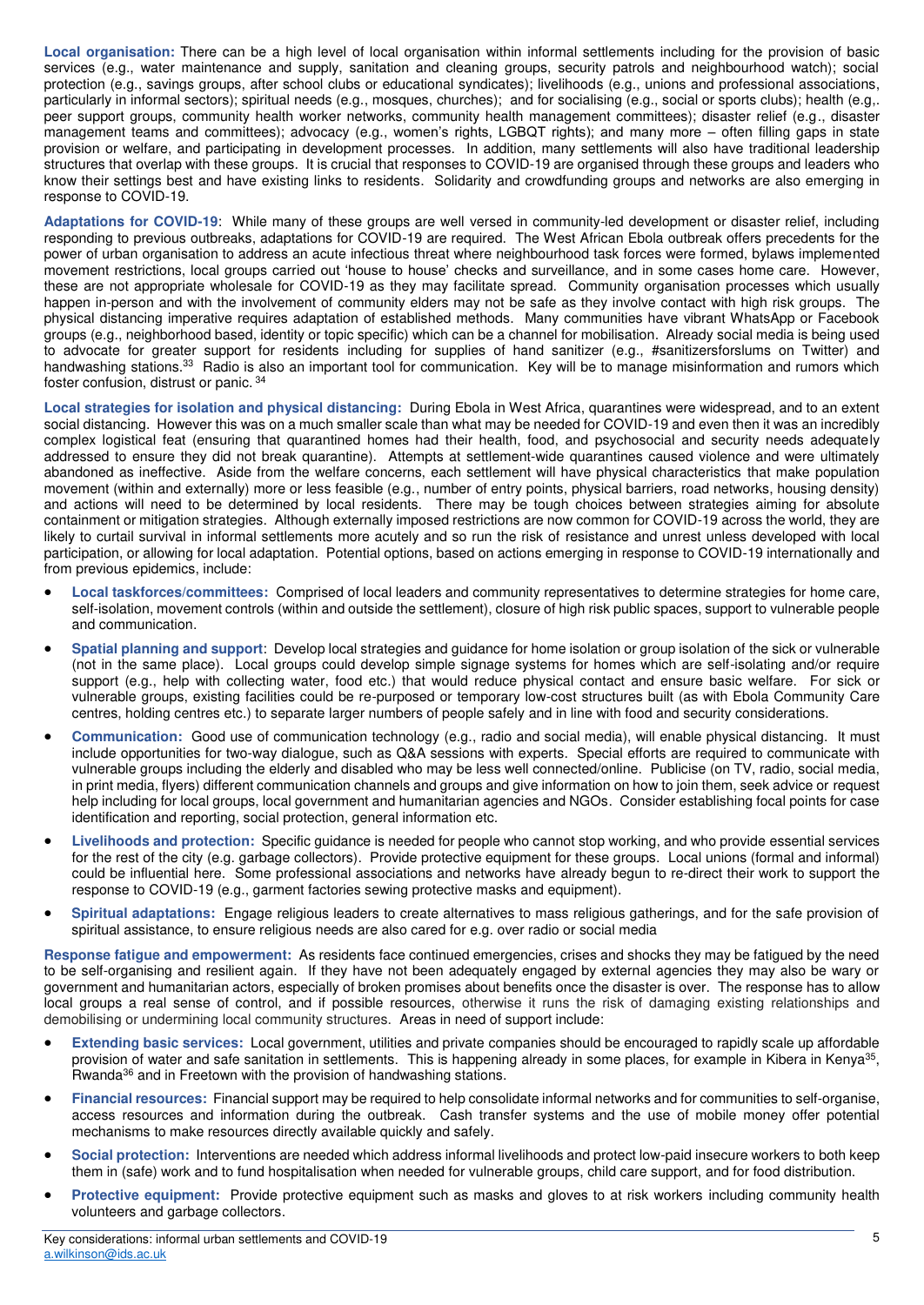**Managing deaths:** Urgent consideration is needed for the management of the deceased, including deaths occurring in the community and in hospitals potentially far from family. The treatment of dead bodies was a major source of tension during the Ebola response in West Africa when bodes were not treated and buried according to local norms of love and respect. This produced resistance among local populations and was a motivating factor for people not to report cases. Plans should be made with local communities about how an increase in the number of deaths will be managed to ensure there is either safe burial locally (if space allows) or respectful and timely retrieval of bodies from communities. In both scenarios, local populations must be consulted to devise approaches which enable a chance to say goodbye and allow social and spiritual rites to be performed (or safe adaptations of these e.g., not touching but viewing the body). Not doing this will increase individual and collective trauma.<sup>37</sup>

**Identifying the vulnerable:** Vulnerability will often be a function of support structures breaking down, with the most vulnerable being those who fall through the gaps. While transmission is low, steps should be taken to understand which supportive social networks and institutions exist, and how they may be put under strain. These may vary widely from context to context and may not be replicable across informal settlements. By identifying them and representatives of key groups it will be possible to better understand how COVID-19 may debilitate them, or strengthened their relevance/role. This should inform how to invest scarce resources. Pre-defined protocols about vulnerability may not be helpful as a shock can shift priorities and vulnerabilities.

## **Kinds of data needed for planning COVID-19 responses in informal settlements**

- **Basic demographic data** of the numbers of people living in an area, (including settlement density and household overcrowding), disaggregated by age, gender, and social characteristics. This information is relevant to understanding disease impact and spread, and to targeting responses and relief.
- **Health status of populations**, especially the prevalence of non-communicable disease risk factors and potential risk factors, e.g., communicable diseases such as HIV and TB, or nutritional status. Also, population wide rates of morbidity and mortality to detect unexpected rises in sickness and deaths, and plan for surge capacity.
- **Economic data** on livelihoods (type and distance), savings schemes, supply chains, and cost of living and basic goods and services (including water, sanitation but also hand sanitizer, soap etc.)
- **Health and social services** including the existence, distance to and utilisation of formal and informal health providers, to assess capacity and also likely health seeking practices, also education and care services.
- **Spatial data** including maps and GIS data on settlements and points of interest including schools, water points, sanitation, markets, transport hubs, religious buildings, etc.
- **Social data and knowledge** analysing social networks, behaviour and culture including kinship, mobility, availability and use of space, social roles and status and how such factors may influence transmission; also 'social infrastructure' e.g., what kinds of social support structures exist, who the trusted people/channels are for different population groups, and how threats have been dealt with in the past.
- **Citizen-generated data**. With the wider coverage of mobile phones in many urban areas, electronic and social media data can support community responses. Tools such as Facebook and Twitter can capture crisis alerts from communities and facilitate timely response during emergencies.

**Local data and knowledge:** Local data is essential for the response, especially if this data can be translated into knowledge that helps response strategies in close to real-time**.** Although much of the above data is typically missing on informal settlements, at least from formal data sources, there are locally led alternatives. Networked savings and community-based groups such as SDI (Slum/Shack Dwellers International) have collected their own socio-demographic data about their settlements (e.g., counts of households, who lives there, income, access to services, physical infrastructure and space etc.) Such networks have the advantage that these groups are residents and so have in-depth social knowledge about their communities. Open source tools exist to allow communities to map themselves, complemented by online crowd-sourced mapping. Increasingly, there are online networks (e.g., bike riders, delivery drivers etc.) who have good local knowledge and who generate smartphone based data. National and Local Urban Observatories affiliated to the Global Urban Observatory managed by UN-Habitat is another local and global network of local data producers. Urban Observatories include trained urban data practitioners with a mandate and knowledge of where essential urban data can be sourced and where it should be channeled and reported to support response planning.

**Partnerships:** It is crucial that local efforts are connected and supported. The approaches of SDI and Urban Observatories have been used to engage with local community structures, leaders and authorities to support emergencies. In some urban areas or cities, these relationships are now well established and groups have regular dialogue with city authorities. Given the urgency of the COVID-19 situation, and without time to collect or synthesise data, potentially the most impactful thing to do would be to engage with these groups. A number of international networks exist which connect governments and agencies with local and community based groups. There are many, for example WIEGO (Women in Informal Employment Globalizing and Organizing), the Huairou Commission, the Asian Coalition of Housing Rights (ACHR), Global Platform for Rights to the City (GPR2C), UN-Habitat's Participatory Slum Upgrading Programme in 40 countries and GWOPA (Global Water Operators Partnership Alliance) which have already begun to organise and develop messages and solutions for their constituencies (e.g., waste pickers, water operators). Links to these resources are provided below.

**Local government:** Access to basic services and implementation of public health interventions will depend on the involvement and capacity of city authorities and municipalities. There are differences in access to resources in different cities, and the extent to which power and control of resources has been decentralised to cities. Nevertheless, mayors and local government have an important role to play in tailoring the response to their city contexts and connecting key stakeholders by building on experience in co-production for urban development issues such as water and sanitation, and citywide planning.

**Coordination for area-based responses:** Health and non-health urban stakeholders are not always well connected, with poor coordination between health authorities and sectors dealing with land, local government, environment, water or sanitation. Epidemic response units (e.g. the Emergency Operation Centres and Centres for Disease Control which have been set up in many African countries post the West African Ebola outbreaks) have strengthened expertise in disease surveillance, case management, and risk communication. These units, and national level coordinating structures will likely be leading responses in LMICs but may be less used to urban governance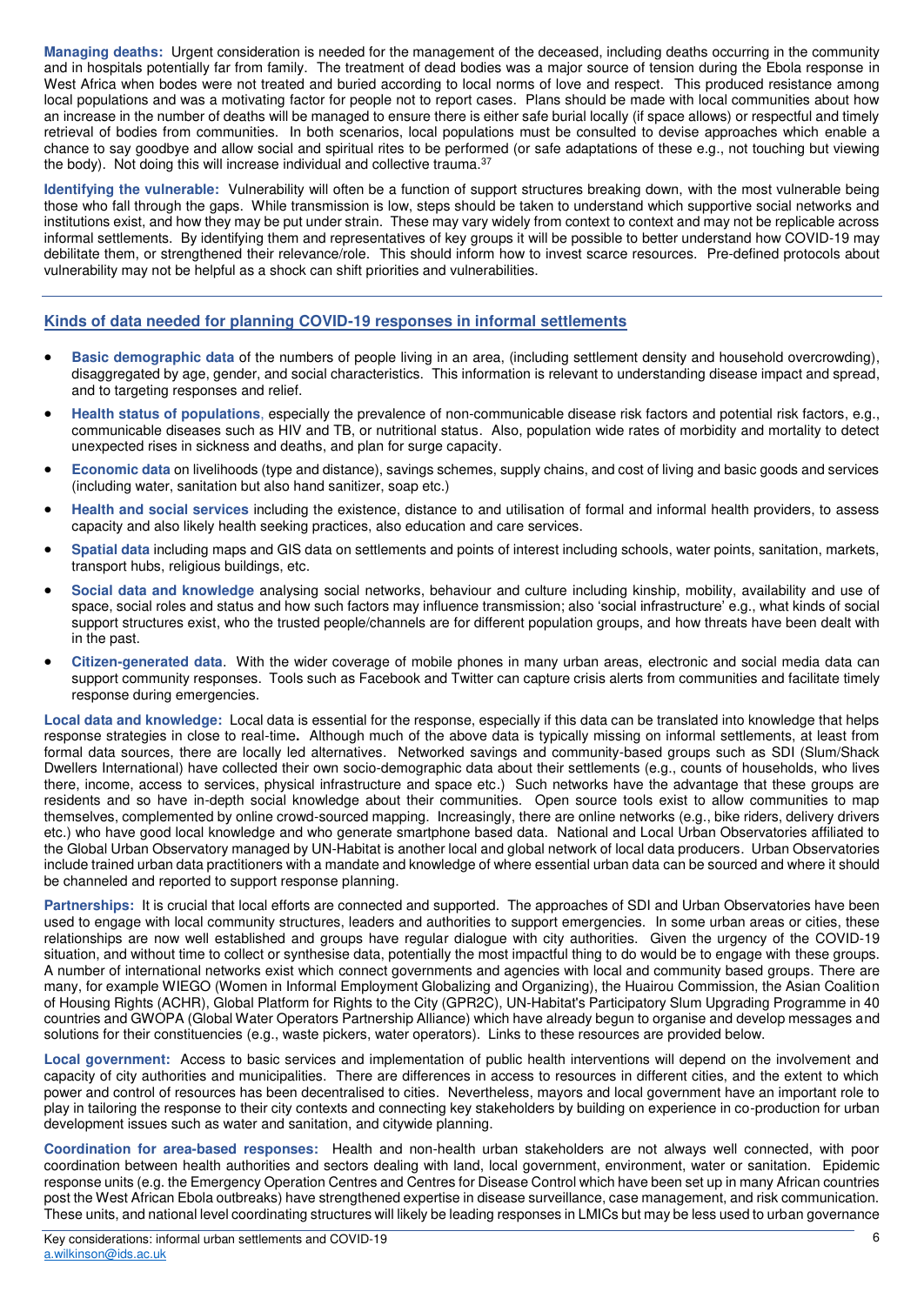and complexity. They need to be connected to mayors and local governments who are familiar with urban contexts and have established relationships with community leaders and experience in participatory and community based processes led by groups like SDI described above.

**Inequality, contested governance and collective action:** Residents of informal settlements tend to be the poorest and most vulnerable sections of society, but within this there is variation including pockets of wealth and deeper pockets of marginalisation. This means there will be varied vulnerability profiles, and when wealth and poverty are side-by-side (within informal settlements, and between the settlement and the rest of the city) perceptions of injustice can be palpable and could hinder collective action to fight a pandemic. Governance structures within informal settlements are often contested and plural. Traditional leadership structures exist alongside (or in competition) with criminal, militia or other groups. The in-flow of resources during a crises can exacerbate these tensions. It may be that semi-criminal groups provide 'security' during the crisis, indeed during Ebola local gangs often took on the neighbourhood searches and movement control, and this has also been reported in the context of COVID-19.<sup>38</sup>

**Historical and continued marginalisation:** In settings where rationing and ill-equipped health services are the norm, people are not used to their health being considered a priority. Sudden interest in particular diseases or standards of public health can arouse suspicion. Already, waste pickers in India, who come from the bottom of the Indian caste system, have noted the irony that they are only being provided with protective equipment now that the health threat of their work extends to people beyond them.<sup>39</sup> Many cities impose unrealistically high regulatory standards – about public health, building standards, trading etc. – which informal settlements (and other parts of the city) cannot comply with. In practice, these rules are ignored and can become the focus of sporadic and sometimes repressive enforcement by authorities. If COVID-19 control regulations are impractical and out of sync with people's realities, they risk repeating these patterns of avoidance and crackdowns.

## **Useful urban resources (illustrative, not comprehensive)**

#### Urban platforms and research centres

- SDI 'Know Your City' <https://knowyourcity.info/>
- United Cities and Local Government https://www.uclg-cisdp.org/en/committee/our-mission
- African Centre for Cities https://www.africancentreforcities.net/
- African Population and Health Research Center [\(https://aphrc.org/runit/urbanization-and-wellbeing-in-africa/](https://aphrc.org/runit/urbanization-and-wellbeing-in-africa/)
- Sierra Leone Urban Research Centre https://www.slurc.org/
- Asian Coalition for Housing Rights http://www.achr.net/
- IIED<https://www.iied.org/environment-urbanization-local-organisation-profiles>
- UN-habitat [\(www.unhabitat.org\)](http://www.unhabitat.org/)
- Cities for Global Health https://www.citiesforglobalhealth.org

#### Mapping initiatives:

- <https://www.globalmapaid.org/maps/>
- <https://www.openstreetmap.org/>
- Icddr,b's 'Urban Health Atlas' (Bangladesh) ([http://urbanhealthatlas.com/\)](http://urbanhealthatlas.com/)

### COVID-19 urban resource lists

- GWOPA https://gwopa.org/what-water-and-sanitation-operators-can-do-in-the-fight-against-covid-19/
- WIEGO<https://www.wiego.org/waste-pickers-essential-service-providers-high-risk>
- https://www.sanitationandwaterforall.org/about/about-us/water-sanitation-hygiene/covid-19-and-wash
- ARISE hub:<http://www.ariseconsortium.org/>
- Ushahidi<https://www.ushahidi.com/covid>

# **Contact**

If you have a direct request concerning the response to COVID-19, regarding a brief, tools, additional technical expertise or remote analysis, or should you like to be considered for the network of advisers, please contact the Social Science in Humanitarian Action Platform by emailing Annie Wilkinson [\(a.wilkinson@ids.ac.uk\)](mailto:a.wilkinson@ids.ac.uk), Olivia Tulloch [\(oliviatulloch@anthrologica.com\)](mailto:oliviatulloch@anthrologica.com) or Santiago Ripoll [\(s.ripoll@ids.ac.uk\)](mailto:s.ripoll@ids.ac.uk). Key Platform liaison points include: UNICEF [\(nnaqvi@unicef.org\)](mailto:nnaqvi@unicef.org); WHO [\(falerom@who.int\)](mailto:falerom@who.int); IFRC [\(ombretta.baggio@ifrc.org\)](mailto:ombretta.baggio@ifrc.org); and GOARN Research Social Science Group [\(nina.gobat@phc.ox.ac.uk\)](mailto:nina.gobat@phc.ox.ac.uk).



The Social Science in Humanitarian Action is a partnership between the Institute of Development Studies, Anthrologica and the London School of Hygiene and Tropical Medicine. Funding to support the Platform's response to COVID-19 has been provided by the Wellcome Trust and DFID.